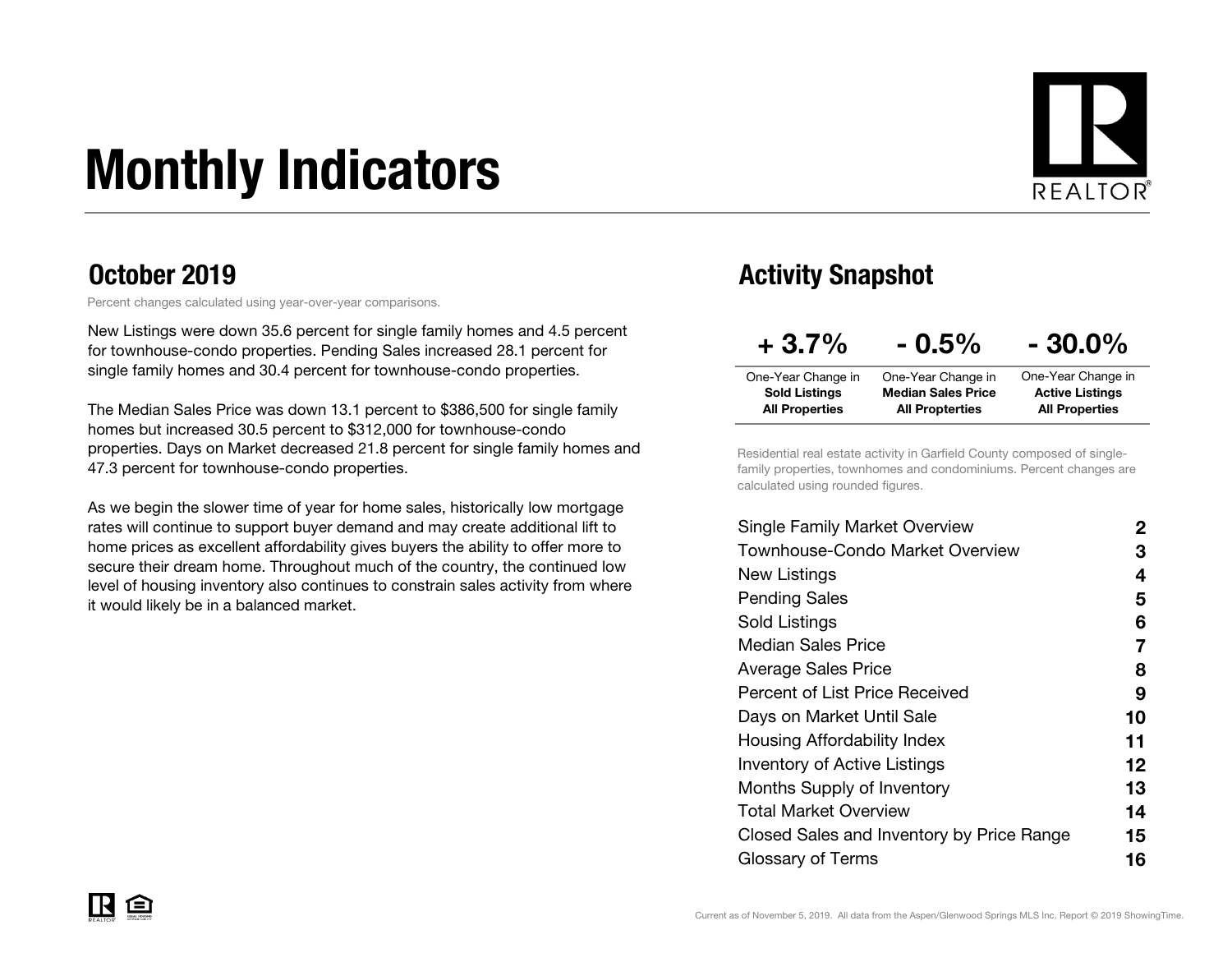## Single Family Market Overview

Key metrics by report month and for year-to-date (YTD) starting from the first of the year.



| <b>Key Metrics</b>                 | <b>Historical Sparkbars</b>                                    | 10-2018   | 10-2019   | Percent Change |           | <b>YTD 2018 YTD 2019</b> | Percent Change |
|------------------------------------|----------------------------------------------------------------|-----------|-----------|----------------|-----------|--------------------------|----------------|
| <b>New Listings</b>                | 11-2017<br>3-2018<br>11-2018<br>7-2018<br>3-2019<br>7-2019     | 90        | 58        | $-35.6%$       | 1,079     | 965                      | $-10.6%$       |
| <b>Pending Sales</b>               | 11-2017<br>$3 - 2018$<br>7-2018<br>11-2018<br>$3 - 2019$       | 64        | 82        | $+28.1%$       | 776       | 739                      | $-4.8%$        |
| <b>Sold Listings</b>               | 11-2017<br>3-2019<br>3-2018<br>7-2018<br>11-2018<br>7-2019     | 77        | 82        | $+6.5%$        | 763       | 685                      | $-10.2%$       |
| <b>Median Sales Price</b>          | 11-2017<br>3-2018<br>7-2018<br>11-2018<br>3-2019<br>7-2019     | \$445,000 | \$386,500 | $-13.1%$       | \$399,000 | \$425,000                | $+6.5%$        |
| <b>Avg. Sales Price</b>            | 11-2017<br>11-2018<br>3-2019<br>$3 - 2018$<br>7-2018<br>7-2019 | \$530,896 | \$496,627 | $-6.5%$        | \$477,761 | \$529,717                | $+10.9%$       |
| <b>Pct. of List Price Received</b> | 3-2019<br>11-2017<br>3-2018<br>7-2018<br>11-2018<br>7-2019     | 97.3%     | 97.6%     | $+0.3%$        | 97.9%     | 97.6%                    | $-0.3%$        |
| <b>Days on Market</b>              | 7-2018<br>11-2018<br>11-2017<br>3-2018<br>3-2019<br>7-2019     | 78        | 61        | $-21.8%$       | 72        | 75                       | $+4.2%$        |
| <b>Affordability Index</b>         | 11-2017<br>11-2018<br>3-2019<br>$3-2018$<br>7-2018             | 69        | 97        | $+40.6%$       | 77        | 88                       | $+14.3%$       |
| <b>Active Listings</b>             | 11-2017<br>3-2019<br>$3 - 2018$<br>7-2018<br>11-2018<br>7-2019 | 403       | 272       | $-32.5%$       |           |                          |                |
| <b>Months Supply</b>               | 3-2019<br>11-2017<br>3-2018<br>7-2018<br>7-2019<br>11-2018     | 5.4       | 4.1       | $-24.1%$       |           |                          |                |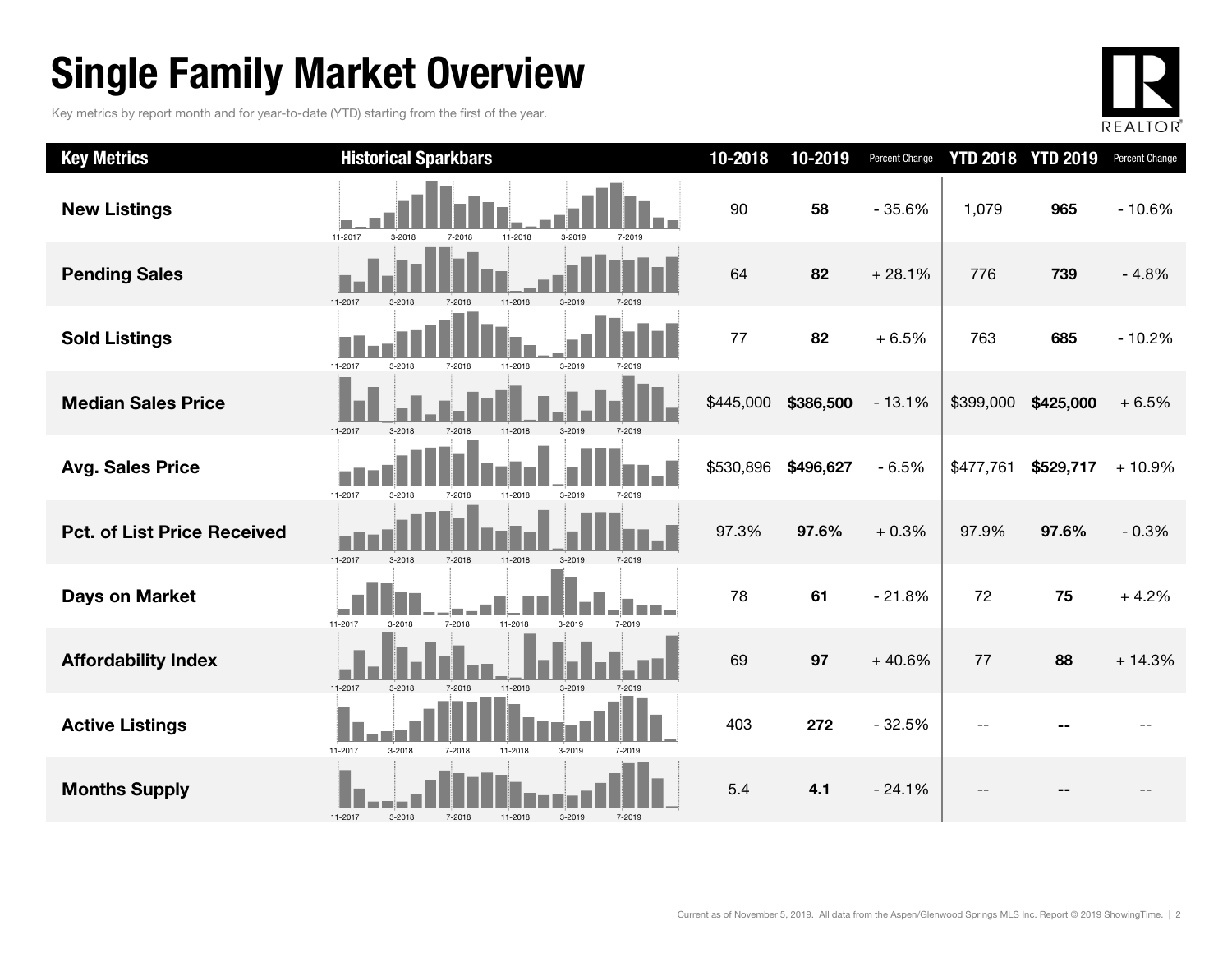### Townhouse-Condo Market Overview

Key metrics by report month and for year-to-date (YTD) starting from the first of the year.



| <b>Key Metrics</b>                 | <b>Historical Sparkbars</b>                                    | 10-2018   | 10-2019   | Percent Change |           | <b>YTD 2018 YTD 2019</b> | Percent Change |
|------------------------------------|----------------------------------------------------------------|-----------|-----------|----------------|-----------|--------------------------|----------------|
| <b>New Listings</b>                | 11-2017<br>$3-2018$<br>11-2018<br>3-2019<br>7-2018<br>7-2019   | 22        | 21        | $-4.5%$        | 347       | 389                      | $+12.1%$       |
| <b>Pending Sales</b>               | 11-2017<br>3-2018<br>3-2019                                    | 23        | 30        | $+30.4%$       | 262       | 317                      | $+21.0%$       |
| <b>Sold Listings</b>               | 11-2017<br>3-2018<br>11-2018<br>3-2019<br>7-2018<br>7-2019     | 32        | 31        | $-3.1%$        | 254       | 311                      | $+22.4%$       |
| <b>Median Sales Price</b>          | 11-2017<br>3-2018<br>7-2018<br>11-2018<br>3-2019               | \$239,000 | \$312,000 | $+30.5%$       | \$277,000 | \$310,000                | $+11.9%$       |
| <b>Avg. Sales Price</b>            | 11-2017<br>$3 - 2018$<br>7-2018<br>11-2018<br>3-2019<br>7-2019 | \$274,791 | \$354,552 | $+29.0%$       | \$309,233 | \$346,011                | $+11.9%$       |
| <b>Pct. of List Price Received</b> | 11-2017<br>$3 - 2018$<br>7-2018<br>11-2018<br>$3 - 2019$       | 98.5%     | 98.0%     | $-0.5%$        | 98.3%     | 98.6%                    | $+0.3%$        |
| <b>Days on Market</b>              | 11-2017<br>3-2019<br>7-2019<br>$3 - 2018$<br>7-2018<br>11-2018 | 74        | 39        | $-47.3%$       | 70        | 65                       | $-7.1%$        |
| <b>Affordability Index</b>         | 11-2017<br>3-2018<br>11-2018<br>3-2019<br>7-2018<br>7-2019     | 129       | 120       | $-7.0%$        | 111       | 121                      | $+9.0%$        |
| <b>Active Listings</b>             | 11-2017<br>3-2018<br>7-2018<br>11-2018<br>3-2019<br>7-2019     | 103       | 82        | $-20.4%$       |           |                          |                |
| <b>Months Supply</b>               | 11-2017<br>3-2018<br>3-2019<br>7-2019<br>7-2018<br>11-2018     | 4.0       | 2.7       | $-32.5%$       | $-$       |                          |                |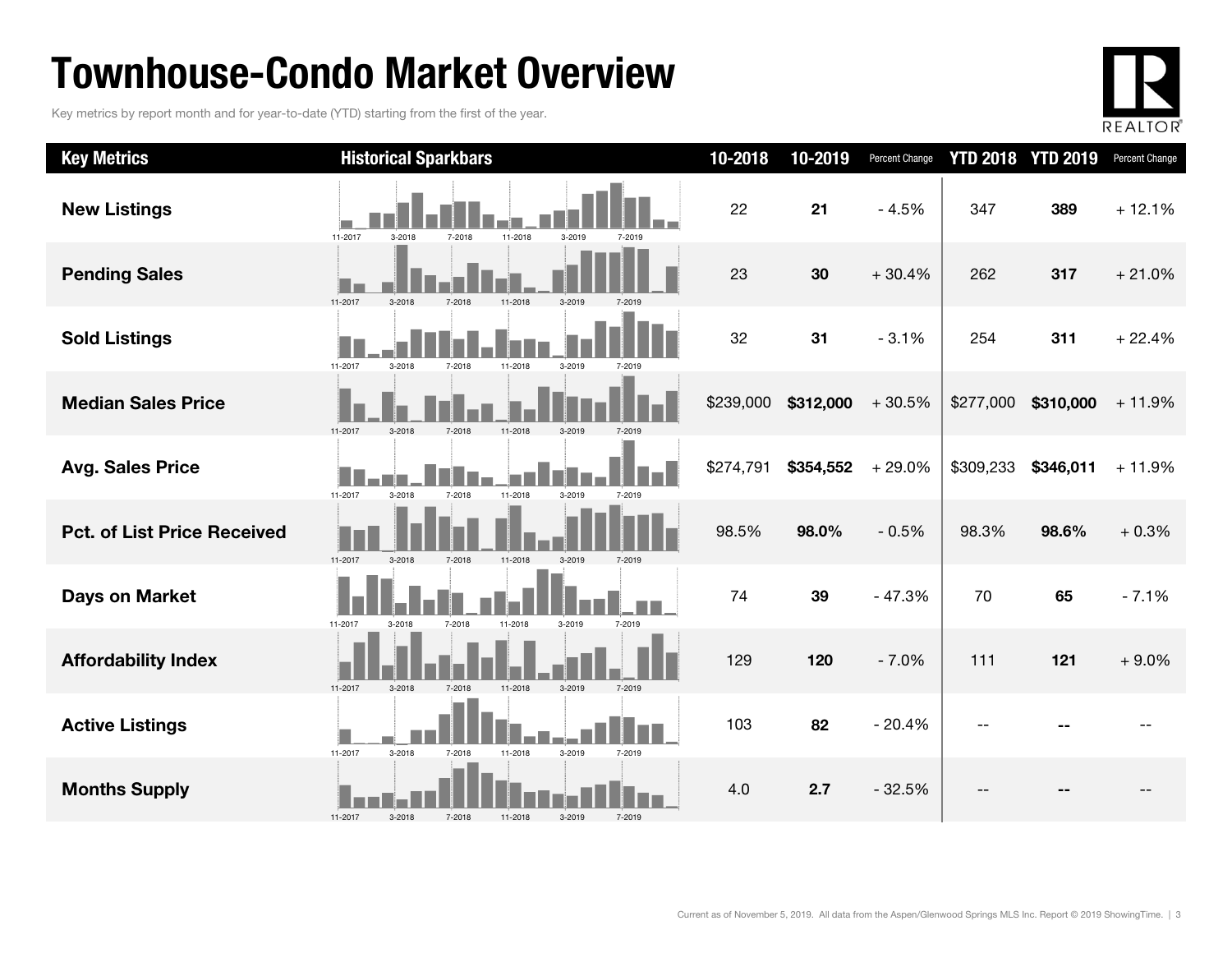#### New Listings







| <b>New Listings</b> | Single<br>Family | <b>Percent Change</b><br>from Previous<br>Year | Townhouse-<br>Condo | <b>Percent Change</b><br>from Previous<br>Year |
|---------------------|------------------|------------------------------------------------|---------------------|------------------------------------------------|
| Nov-2018            | 53               | -8.6%                                          | 25                  | +13.6%                                         |
| Dec-2018            | 43               | $+2.4%$                                        | 16                  | $+23.1%$                                       |
| Jan-2019            | 59               | -7.8%                                          | 28                  | $-6.7\%$                                       |
| Feb-2019            | 71               | $-7.8\%$                                       | 32                  | $+10.3%$                                       |
| Mar-2019            | 87               | $-17.1%$                                       | 33                  | $-17.5%$                                       |
| Apr-2019            | 119              | $-1.7\%$                                       | 49                  | -2.0%                                          |
| May-2019            | 137              | $-16.5%$                                       | 52                  | $+85.7%$                                       |
| Jun-2019            | 149              | $+5.7%$                                        | 60                  | $+57.9%$                                       |
| Jul-2019.           | 116              | $+18.4%$                                       | 45                  | $+9.8\%$                                       |
| Aug-2019            | 104              | $-11.1%$                                       | 46                  | $+12.2%$                                       |
| Sep-2019            | 65               | $-36.3%$                                       | 23                  | $-17.9%$                                       |
| Oct-2019            | 58               | -35.6%                                         | 21                  | -4.5%                                          |

#### Historical New Listings by Month

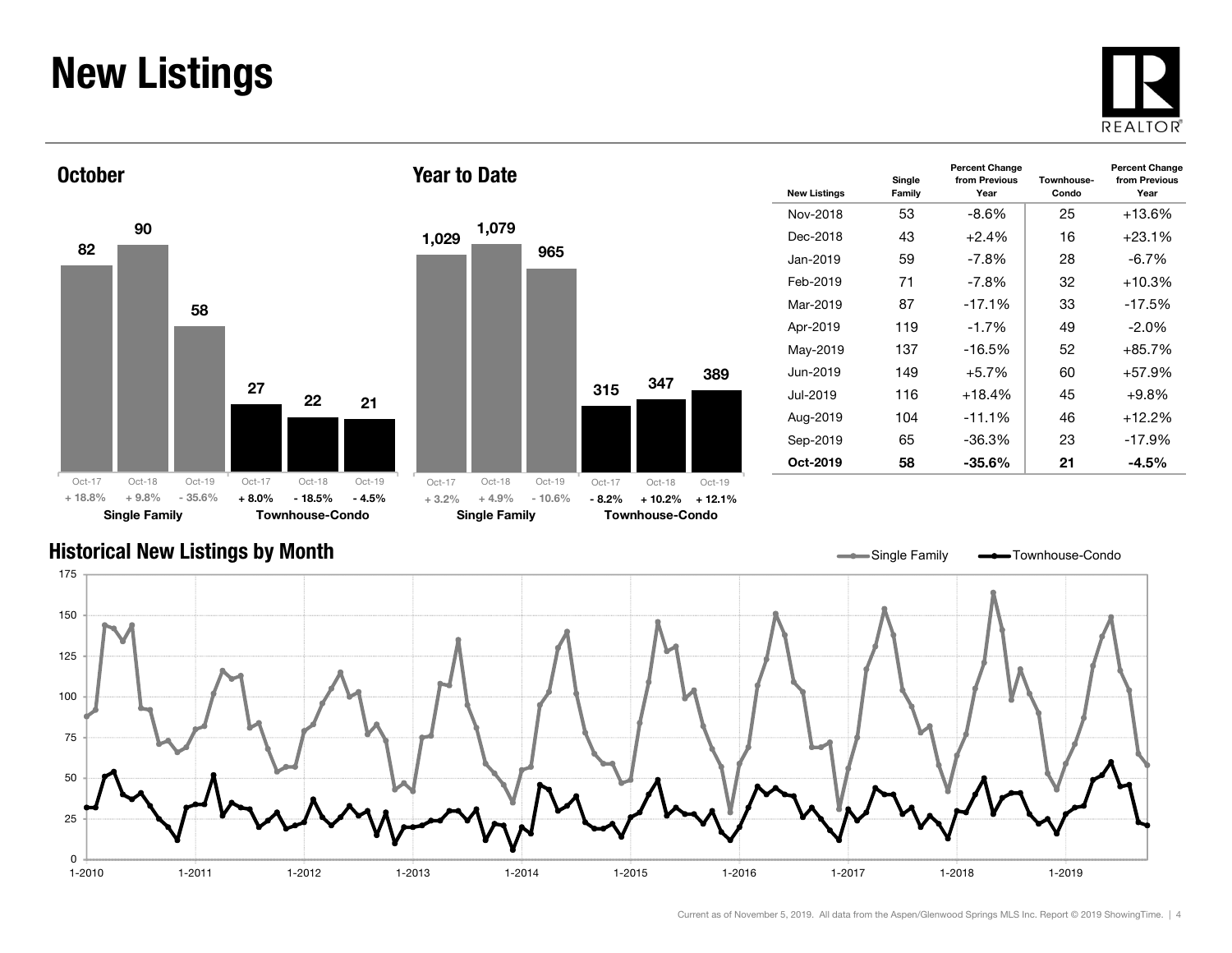#### Pending Sales







| <b>Pending Sales</b> | Single<br>Family | <b>Percent Change</b><br>from Previous<br>Year | Townhouse-<br>Condo | <b>Percent Change</b><br>from Previous<br>Year |
|----------------------|------------------|------------------------------------------------|---------------------|------------------------------------------------|
| Nov-2018             | 39               | -33.9%                                         | 26                  | $+13.0%$                                       |
| Dec-2018             | 42               | $-17.6%$                                       | 18                  | $-10.0\%$                                      |
| Jan-2019             | 53               | -33.8%                                         | 16                  | $+6.7\%$                                       |
| Feb-2019             | 59               | $+1.7%$                                        | 28                  | $+33.3%$                                       |
| Mar-2019             | 72               | $-7.7\%$                                       | 31                  | $-29.5%$                                       |
| Apr-2019             | 82               | $+12.3%$                                       | 39                  | $+34.5%$                                       |
| May-2019             | 85               | -9.6%                                          | 38                  | $+52.0%$                                       |
| Jun-2019             | 78               | $-17.0%$                                       | 38                  | $+81.0%$                                       |
| Jul-2019.            | 78               | $-2.5\%$                                       | 41                  | $+70.8%$                                       |
| Aug-2019             | 81               | -8.0%                                          | 40                  | $+25.0%$                                       |
| Sep-2019             | 69               | $+3.0%$                                        | 16                  | $-42.9%$                                       |
| Oct-2019             | 82               | +28.1%                                         | 30                  | $+30.4\%$                                      |

Single Family **-**Townhouse-Condo

#### Historical Pending Sales by Month

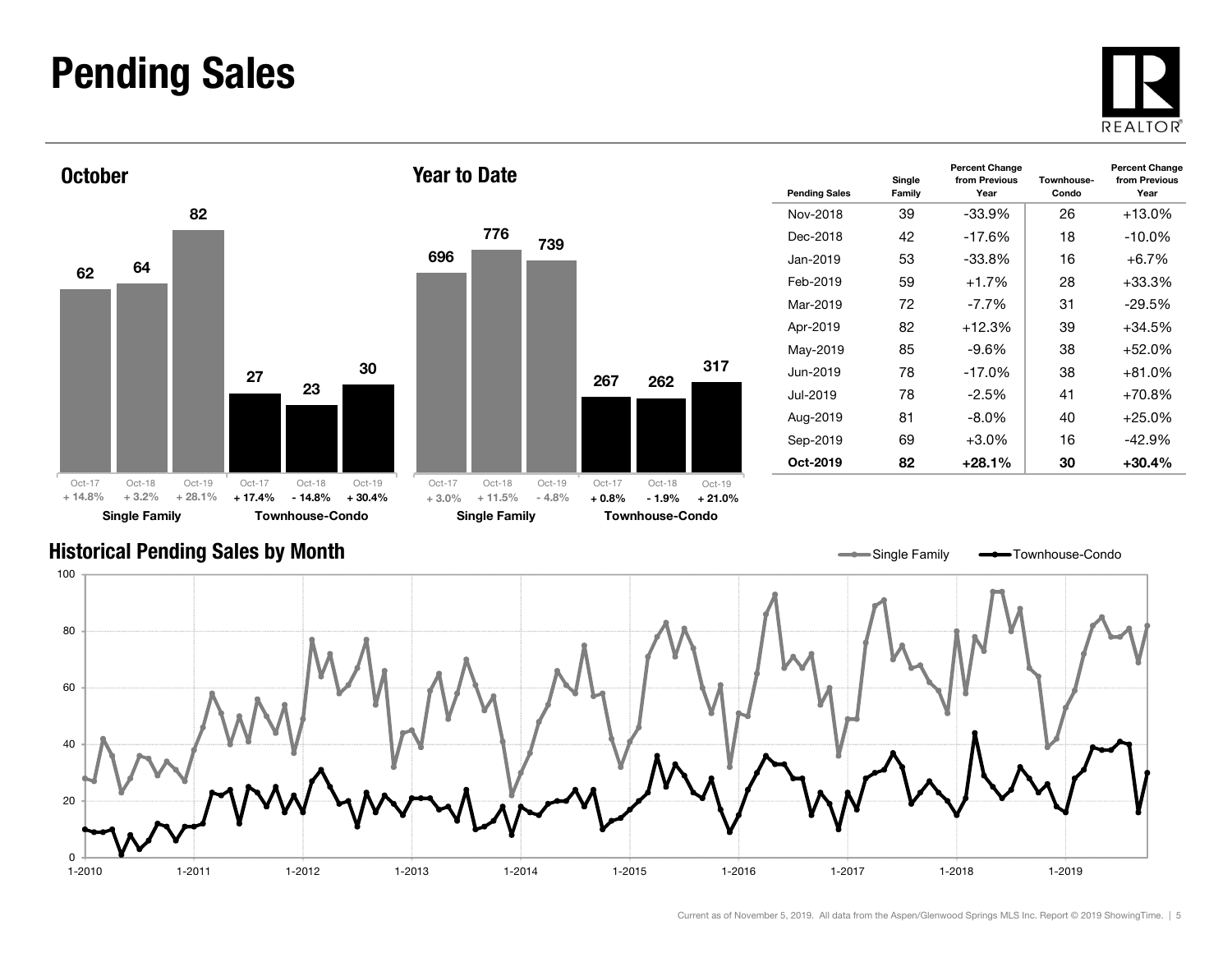### Sold Listings





| <b>Sold Listings</b> | Single<br>Family | <b>Percent Change</b><br>from Previous<br>Year | Townhouse-<br>Condo | <b>Percent Change</b><br>from Previous<br>Year |
|----------------------|------------------|------------------------------------------------|---------------------|------------------------------------------------|
| Nov-2018             | 62               | $0.0\%$                                        | 24                  | $-11.1%$                                       |
| Dec-2018             | 50               | $-21.9%$                                       | 25                  | $0.0\%$                                        |
| Jan-2019             | 35               | $-28.6\%$                                      | 23                  | $+64.3%$                                       |
| Feb-2019             | 38               | $-26.9\%$                                      | 13                  | $-23.5\%$                                      |
| Mar-2019             | 58               | $-17.1%$                                       | 28                  | $+21.7%$                                       |
| Apr-2019             | 66               | $-8.3\%$                                       | 25                  | $-21.9\%$                                      |
| May-2019             | 93               | $+17.7%$                                       | 38                  | $+26.7%$                                       |
| Jun-2019             | 90               | $+3.4\%$                                       | 34                  | $+9.7%$                                        |
| .Jul-2019            | 70               | -27.8%                                         | 45                  | $+80.0\%$                                      |
| Aug-2019             | 82               | $-17.2%$                                       | 38                  | $+22.6%$                                       |
| Sep-2019             | 71               | $-12.3%$                                       | 36                  | $+89.5%$                                       |
| Oct-2019             | 82               | $+6.5%$                                        | 31                  | $-3.1\%$                                       |

#### Historical Sold Listings by Month



311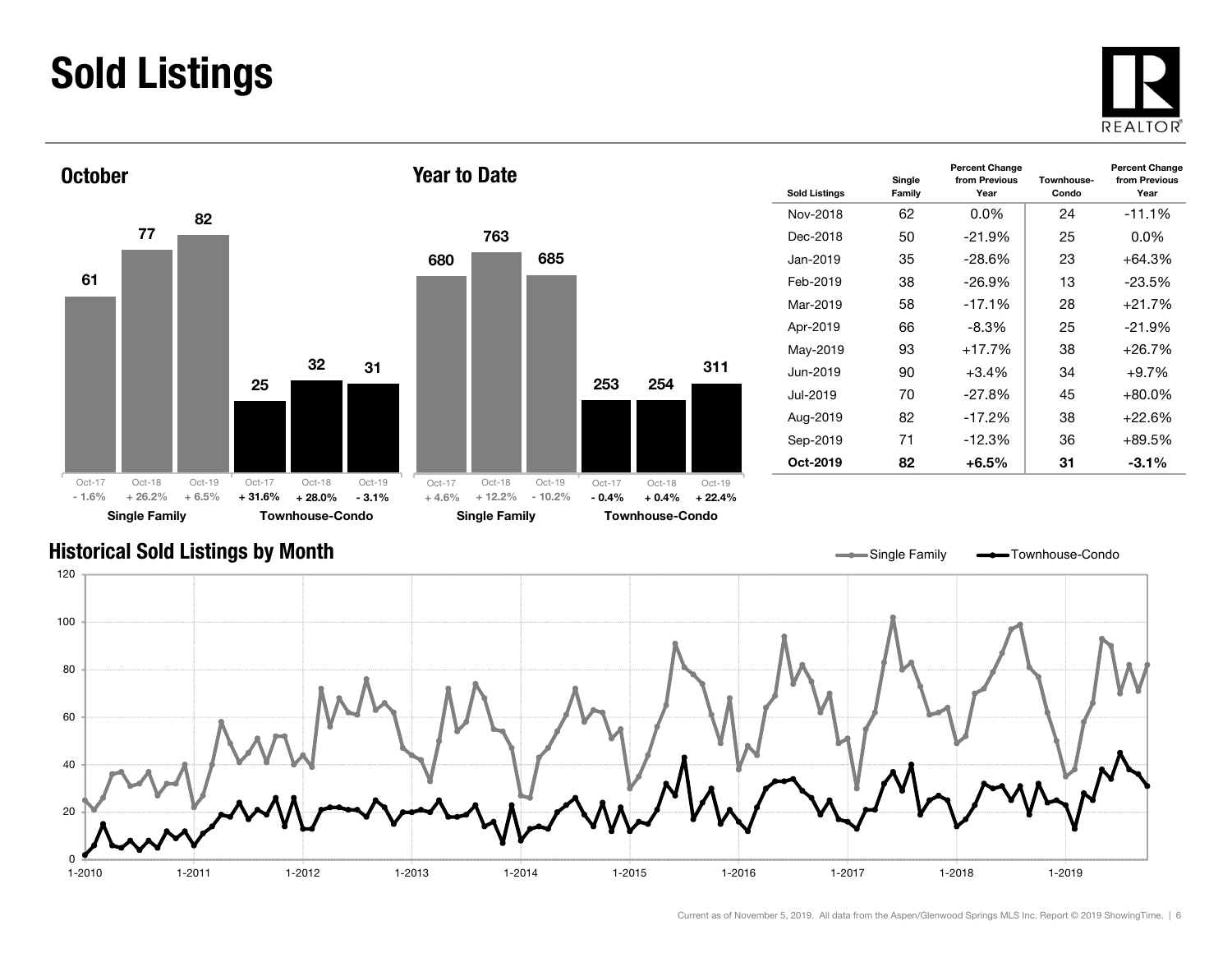#### Median Sales Price





| <b>Median Sales</b><br>Price | Single<br>Family | <b>Percent Change</b><br>from Previous<br>Year | Townhouse-<br>Condo | <b>Percent Change</b><br>from Previous<br>Year |
|------------------------------|------------------|------------------------------------------------|---------------------|------------------------------------------------|
| Nov-2018                     | \$460,000        | $-5.6%$                                        | \$286,000           | $-10.1%$                                       |
| Dec-2018                     | \$347,000        | $-15.4%$                                       | \$265,000           | $-5.4\%$                                       |
| Jan-2019                     | \$425,000        | -6.6%                                          | \$323,000           | $+32.6%$                                       |
| Feb-2019                     | \$373,500        | $+10.7%$                                       | \$310,000           | $0.0\%$                                        |
| Mar-2019                     | \$440,000        | $+14.4%$                                       | \$298,500           | $+8.5\%$                                       |
| Apr-2019                     | \$377,500        | -11.6%                                         | \$293,000           | $+23.2\%$                                      |
| May-2019                     | \$445,000        | $+21.9%$                                       | \$283,500           | $-5.6%$                                        |
| Jun-2019                     | \$409,500        | $-0.1%$                                        | \$323,000           | $+12.5%$                                       |
| Jul-2019                     | \$491,100        | $+30.4\%$                                      | \$350,000           | $+15.3\%$                                      |
| Aug-2019                     | \$466,500        | $+6.1\%$                                       | \$302,000           | $+14.0\%$                                      |
| Sep-2019                     | \$455,000        | $+8.3%$                                        | \$277,500           | $-0.9\%$                                       |
| Oct-2019                     | \$386,500        | $-13.1\%$                                      | \$312,000           | $+30.5\%$                                      |

Single Family **-** Townhouse-Condo

#### Historical Median Sales Price by Month

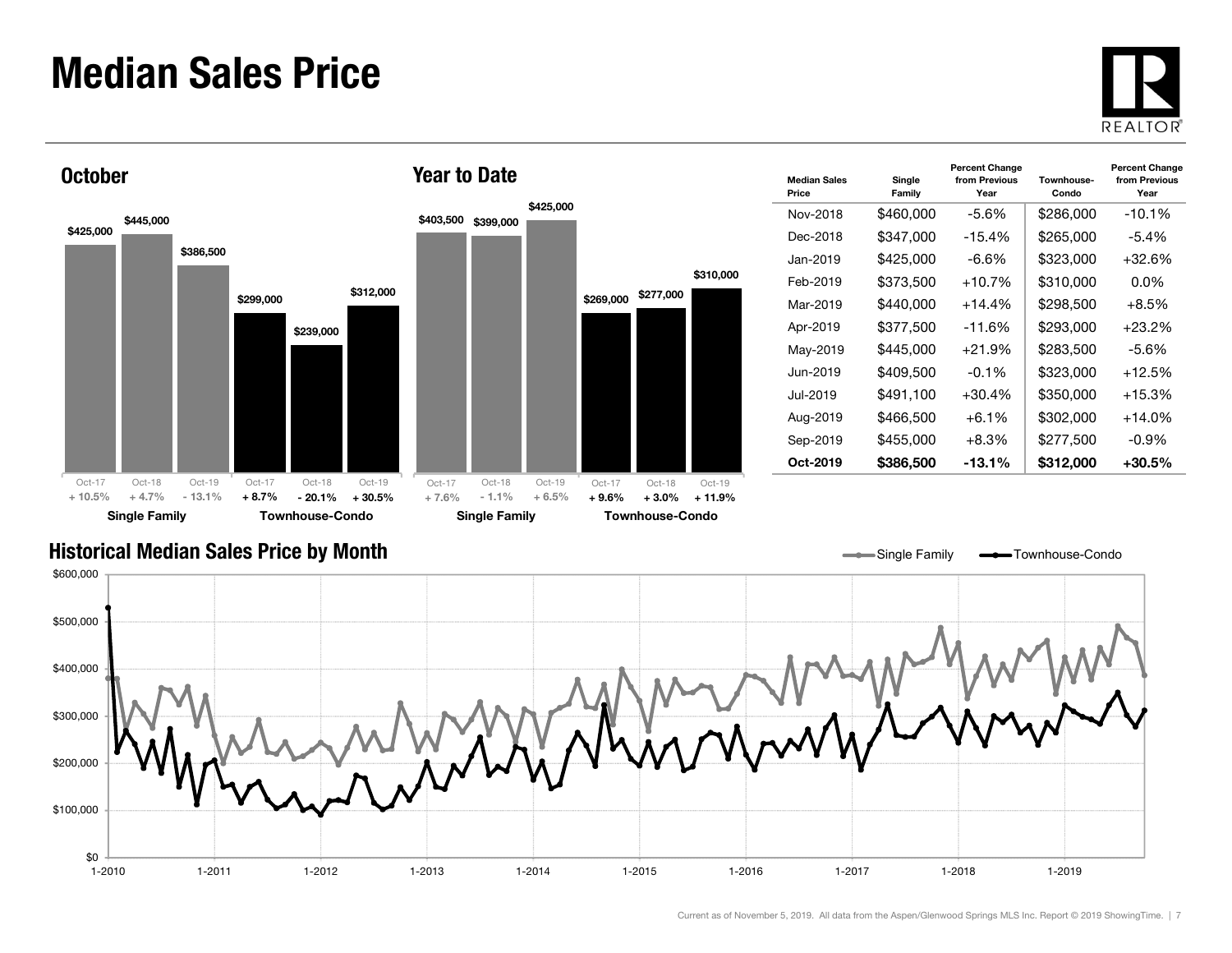#### Average Sales Price





| Avg. Sales Price | Single<br>Family | <b>Percent Change</b><br>from Previous<br>Year | Townhouse-<br>Condo | <b>Percent Change</b><br>from Previous<br>Year |
|------------------|------------------|------------------------------------------------|---------------------|------------------------------------------------|
| Nov-2018         | \$515,306        | $+3.3\%$                                       | \$308,208           | $-7.7\%$                                       |
| Dec-2018         | \$429,924        | -8.8%                                          | \$316,352           | $-2.8%$                                        |
| Jan-2019.        | \$536,241        | $+2.2\%$                                       | \$351,087           | +19.6%                                         |
| Feb-2019         | \$454.422        | $+1.8\%$                                       | \$322.869           | $+4.9%$                                        |
| Mar-2019         | \$522,253        | $+11.1%$                                       | \$332,304           | $+8.1%$                                        |
| Apr-2019         | \$478,817        | $-2.7%$                                        | \$314,100           | +12.9%                                         |
| May-2019         | \$555,923        | $+29.0\%$                                      | \$299,268           | $-12.8\%$                                      |
| Jun-2019         | \$501,982        | $+7.7%$                                        | \$368,553           | +11.8%                                         |
| Jul-2019.        | \$540,196        | $+16.1%$                                       | \$425,019           | +26.2%                                         |
| Aug-2019         | \$607,160        | $+24.3%$                                       | \$336,413           | $+5.9%$                                        |
| Sep-2019         | \$559,492        | $+18.4%$                                       | \$316,014           | $+6.2%$                                        |
| Oct-2019         | \$496,627        | -6.5%                                          | \$354,552           | +29.0%                                         |

Single Family **-**Townhouse-Condo

#### Historical Average Sales Price by Month

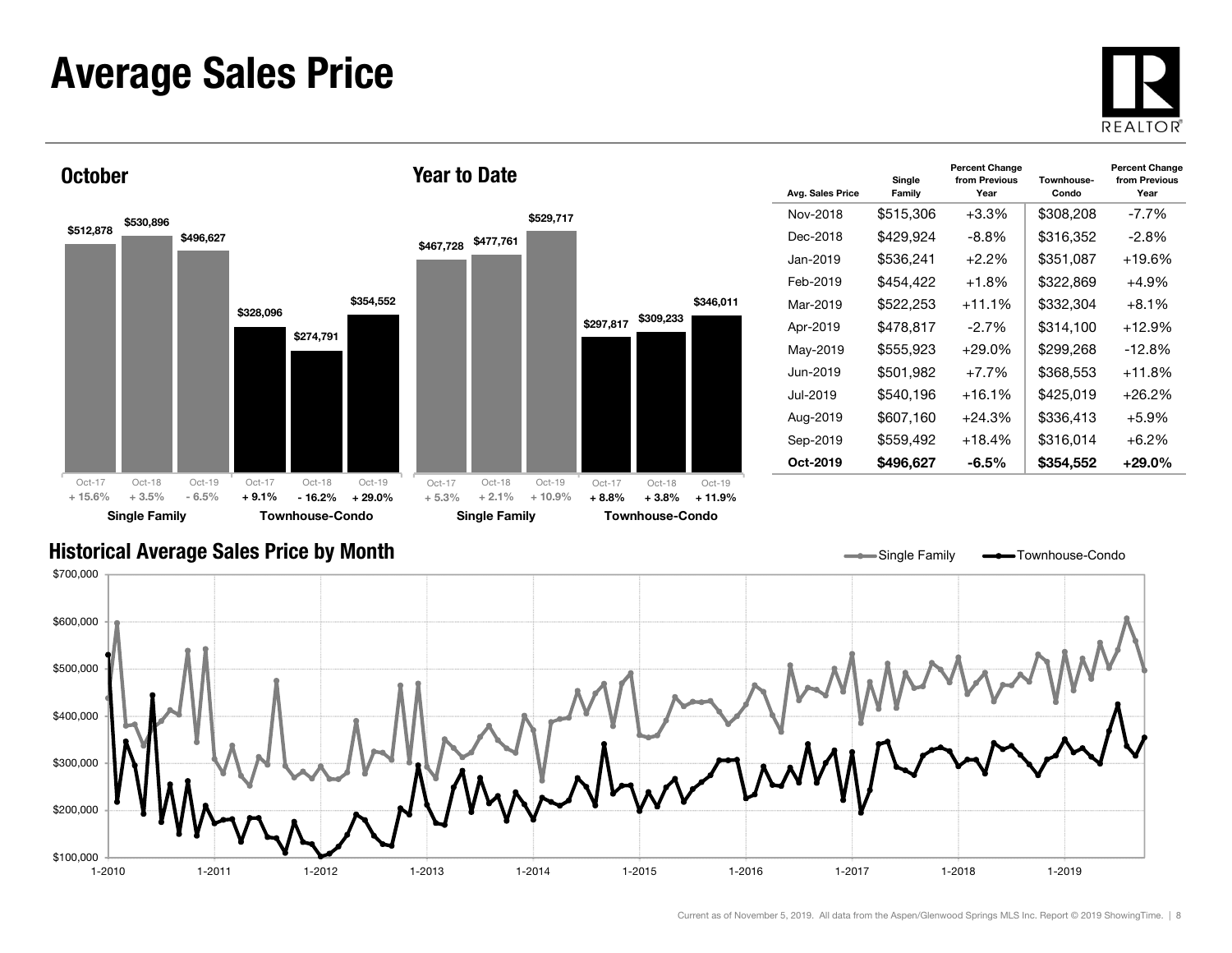#### Percent of List Price Received

80.0%

85.0%

90.0%





1-2010 1-2011 1-2012 1-2013 1-2014 1-2015 1-2016 1-2017 1-2018 1-2019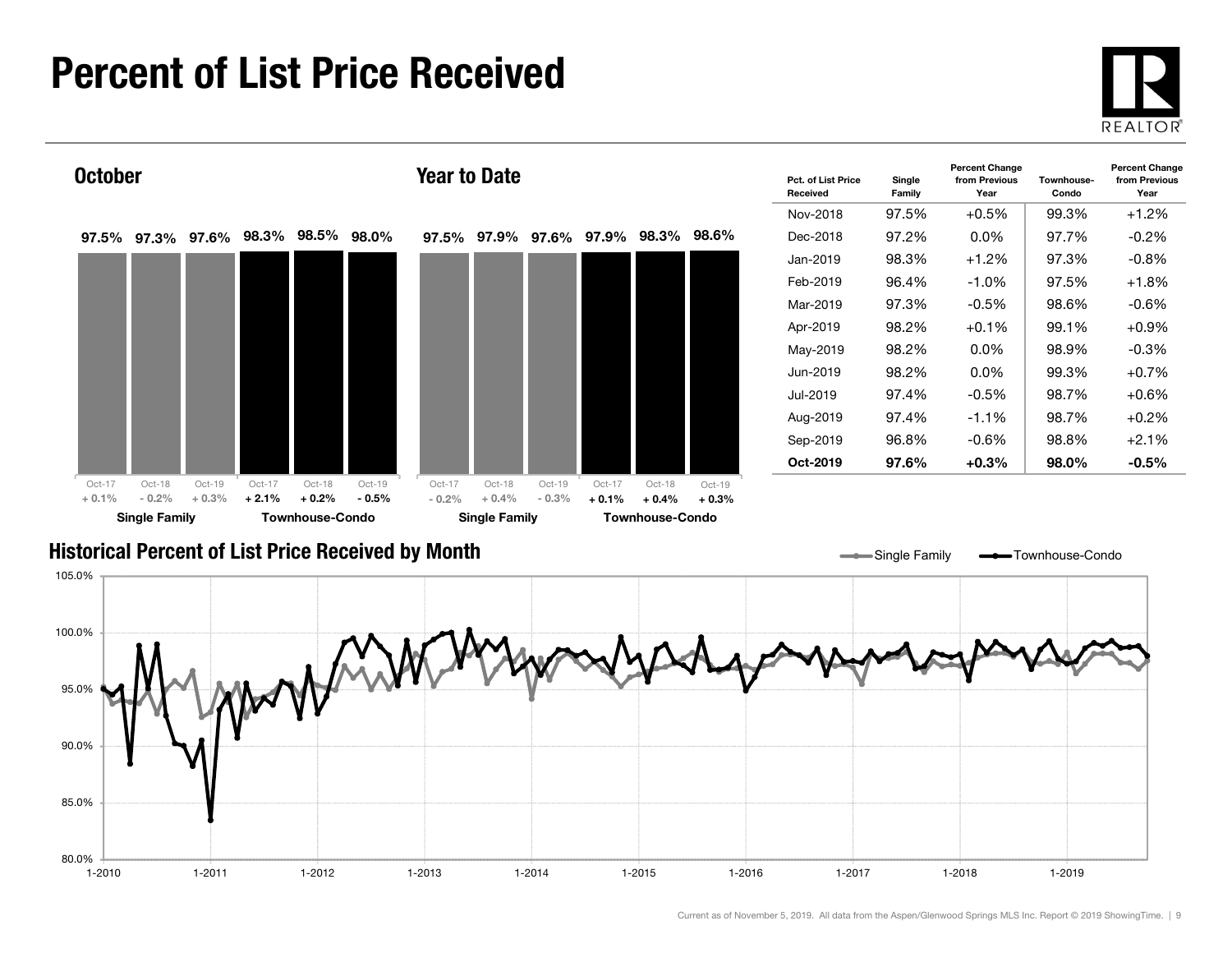## Days on Market Until Sale





| <b>Davs on Market</b><br><b>Until Sale</b> | Single<br>Family | <b>Percent Change</b><br>from Previous<br>Year | Townhouse-<br>Condo | <b>Percent Change</b><br>from Previous<br>Year |
|--------------------------------------------|------------------|------------------------------------------------|---------------------|------------------------------------------------|
| Nov-2018                                   | 57               | $-8.1%$                                        | 58                  | $-40.8%$                                       |
| Dec-2018                                   | 78               | $-3.7\%$                                       | 80                  | +21.2%                                         |
| Jan-2019                                   | 78               | $-18.8%$                                       | 110                 | $+8.9\%$                                       |
| Feb-2019                                   | 113              | $+18.9%$                                       | 103                 | $+8.4\%$                                       |
| Mar-2019                                   | 104              | $+23.8%$                                       | 83                  | +50.9%                                         |
| Apr-2019                                   | 71               | $-14.5%$                                       | 61                  | -26.5%                                         |
| May-2019                                   | 84               | $+44.8%$                                       | 62                  | $+1.6%$                                        |
| Jun-2019                                   | 61               | $+7.0%$                                        | 75                  | $-3.8\%$                                       |
| .Jul-2019                                  | 75               | $+19.0%$                                       | 41                  | $-43.1%$                                       |
| Aug-2019                                   | 68               | $+15.3%$                                       | 59                  | $+51.3%$                                       |
| Sep-2019                                   | 67               | $-1.5\%$                                       | 59                  | -7.8%                                          |
| Oct-2019                                   | 61               | $-21.8%$                                       | 39                  | $-47.3%$                                       |

#### Historical Days on Market Until Sale by Month

Single Family **-** Townhouse-Condo



70

65

Oct-18 Oct-19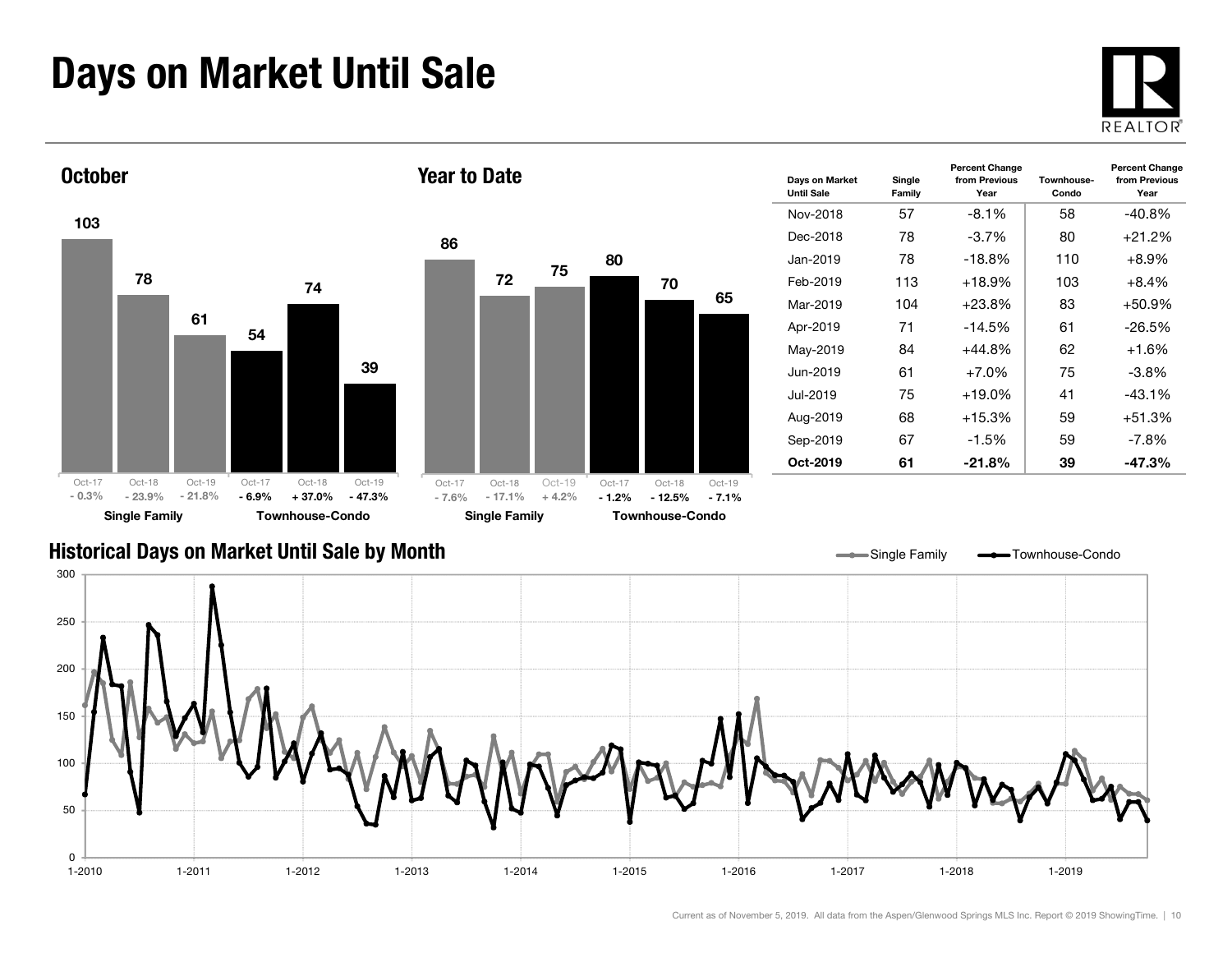# Housing Affordability Index



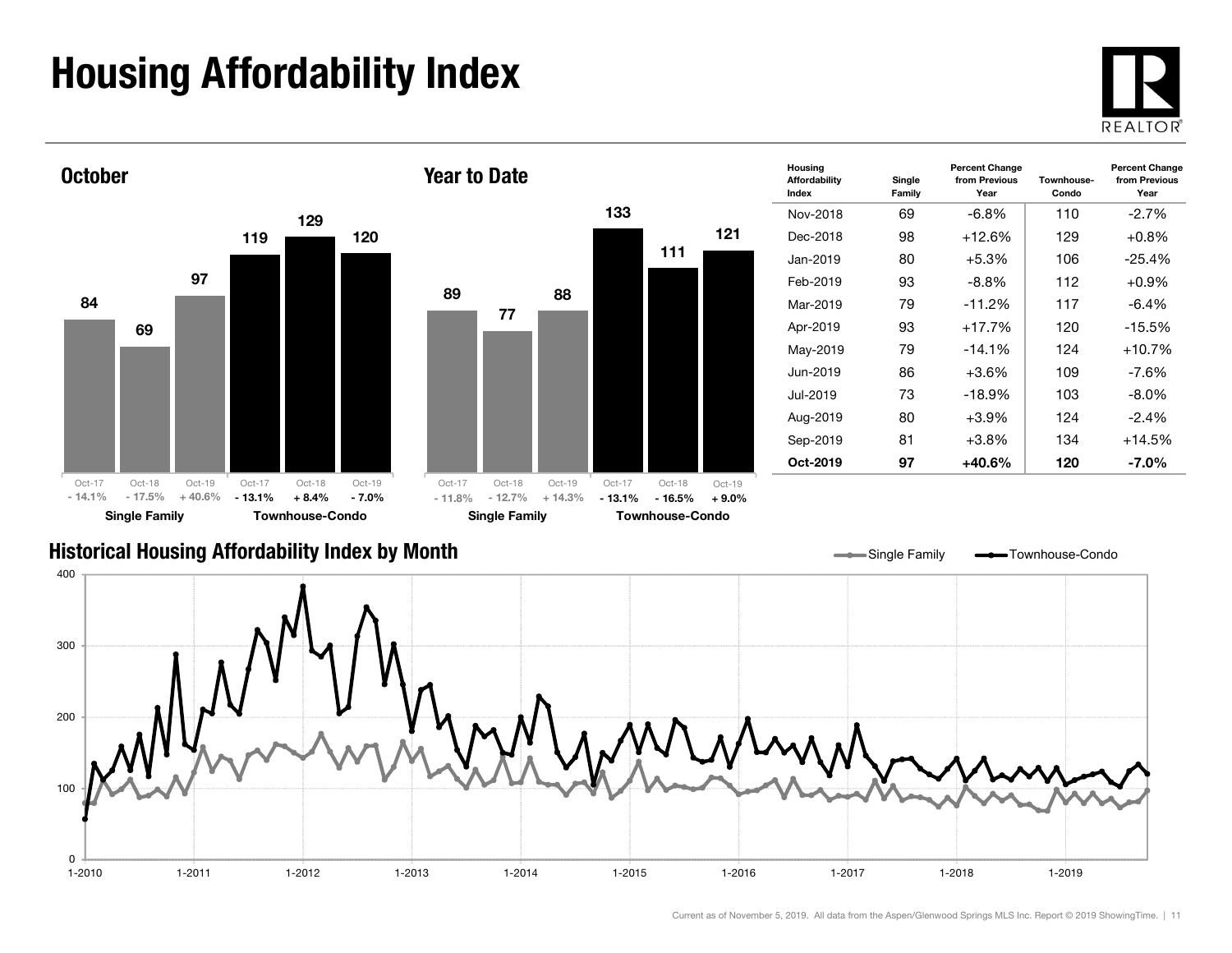### Inventory of Active Listings





#### Historical Inventory of Active Listings by Month

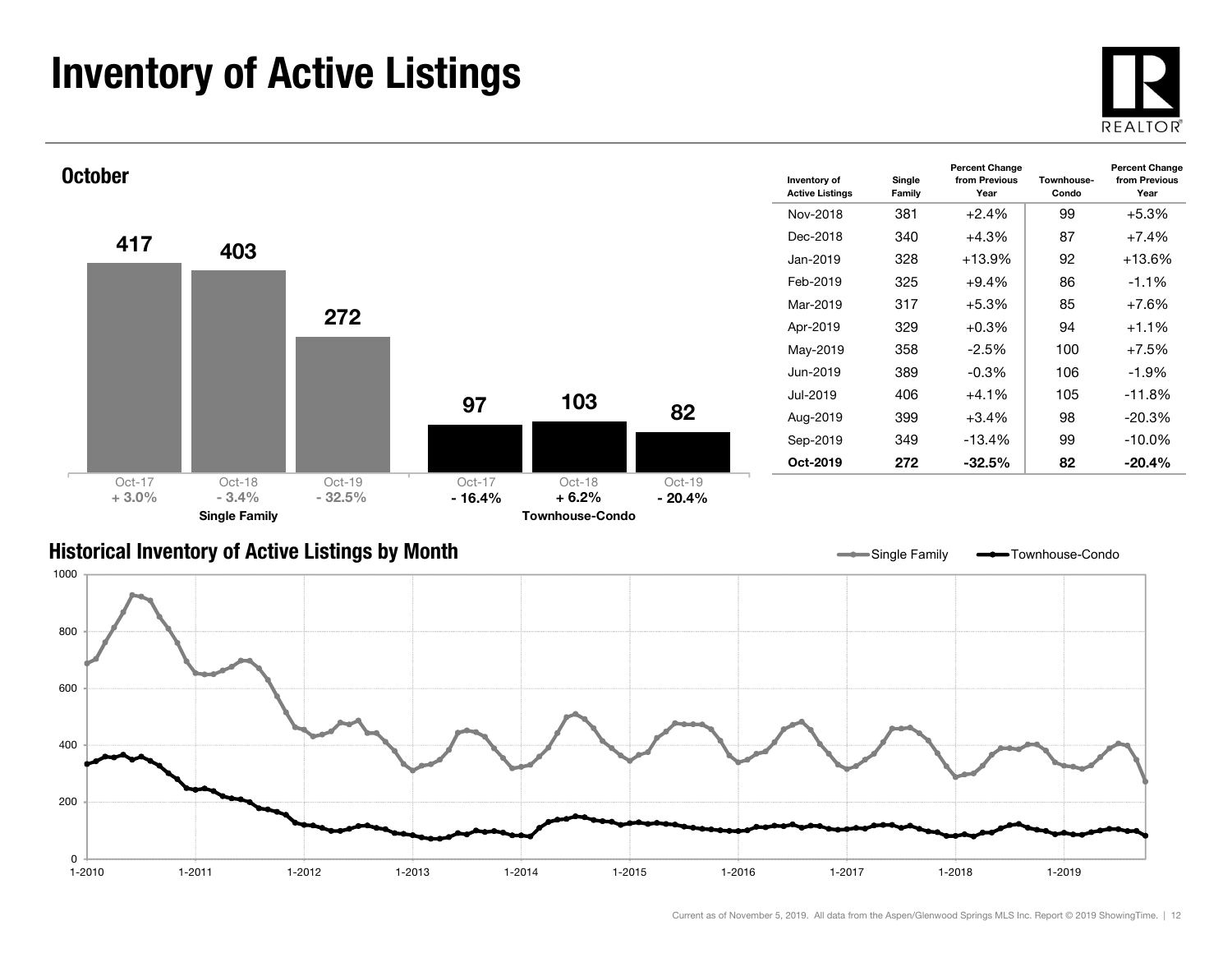### Months Supply of Inventory





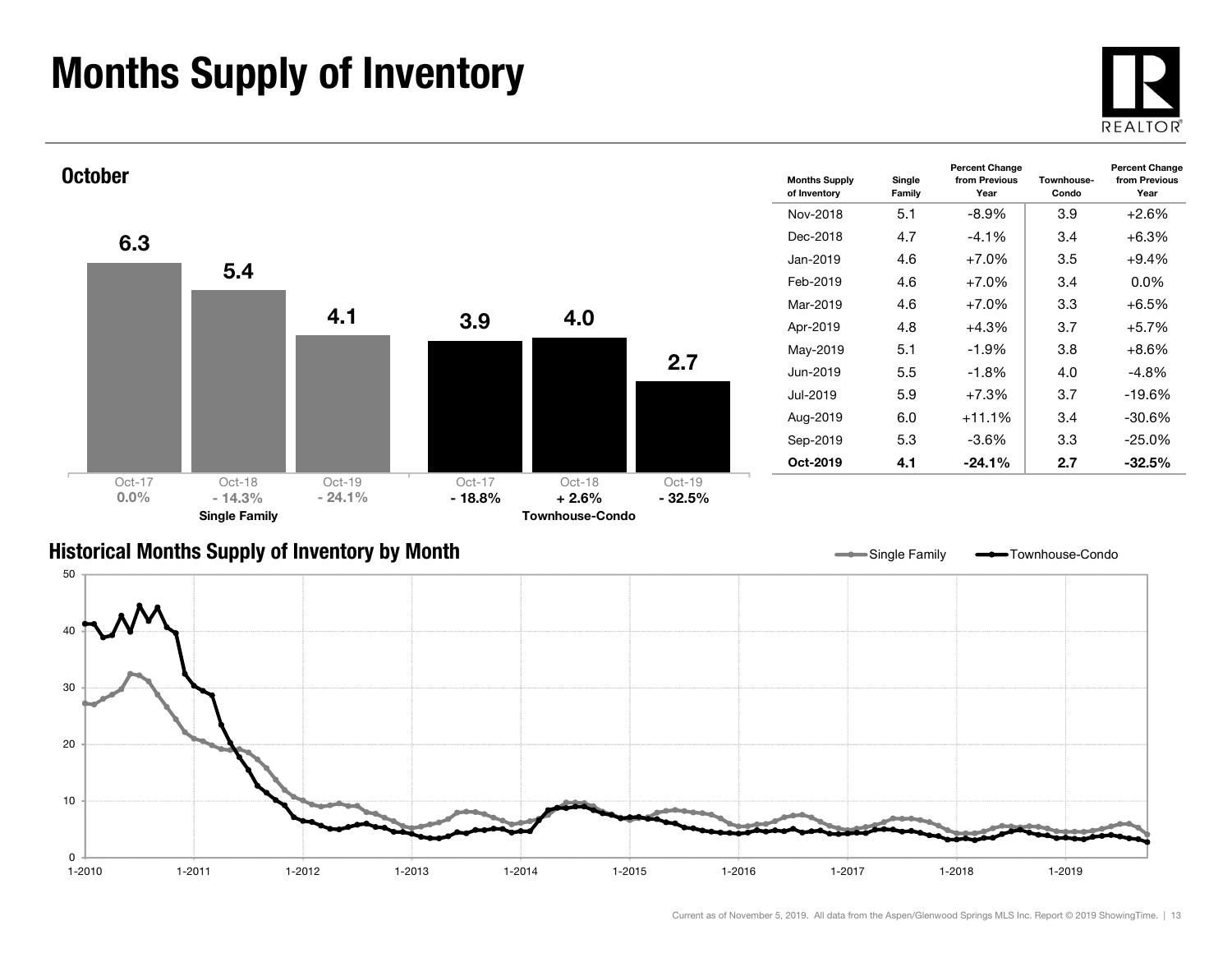### Total Market Overview

Key metrics by report Month and for year-to-date (YTD) starting from the first of the year.



| <b>Key Metrics</b>                 | <b>Historical Sparkbars</b>                                    | 10-2018   | 10-2019   | Percent Change |           | <b>YTD 2018 YTD 2019</b> | Percent Change |
|------------------------------------|----------------------------------------------------------------|-----------|-----------|----------------|-----------|--------------------------|----------------|
| <b>New Listings</b>                | 11-2017<br>3-2018<br>11-2018<br>7-2018<br>3-2019<br>7-2019     | 112       | 79        | $-29.5%$       | 1,426     | 1,354                    | $-5.0%$        |
| <b>Pending Sales</b>               | 11-2017<br>3-2019<br>3-2018<br>7-2018<br>11-2018               | 87        | 112       | $+28.7%$       | 1,038     | 1,056                    | $+1.7%$        |
| <b>Sold Listings</b>               | 3-2019<br>11-2017<br>3-2018<br>7-2018<br>11-2018               | 109       | 113       | $+3.7%$        | 1,017     | 996                      | $-2.1%$        |
| <b>Median Sales Price</b>          | 11-2017<br>3-2018<br>7-2018<br>11-2018<br>3-2019               | \$375,000 | \$373,000 | $-0.5%$        | \$359,750 | \$375,000                | $+4.2%$        |
| <b>Avg. Sales Price</b>            | 11-2017<br>3-2018<br>7-2018<br>11-2018<br>3-2019<br>7-2019     | \$455,709 | \$457,650 | $+0.4%$        | \$435,629 | \$472,355                | $+8.4%$        |
| <b>Pct. of List Price Received</b> | 11-2017<br>$3-2018$<br>7-2018<br>11-2018<br>$3-2019$           | 97.6%     | 97.7%     | $+0.1%$        | 98.0%     | 97.9%                    | $-0.1%$        |
| <b>Days on Market</b>              | 11-2017<br>$3 - 2018$<br>7-2018<br>11-2018<br>3-2019<br>7-2019 | 77        | 55        | $-28.6%$       | 71        | 72                       | $+1.4%$        |
| <b>Affordability Index</b>         | 11-2017<br>3-2019<br>3-2018<br>7-2018<br>11-2018<br>7-2010     | 82        | 101       | $+23.2%$       | 86        | 100                      | $+16.3%$       |
| <b>Active Listings</b>             | 11-2017<br>3-2018<br>7-2018<br>11-2018<br>3-2019<br>7-2019     | 506       | 354       | $-30.0%$       |           |                          |                |
| <b>Months Supply</b>               | 11-2017<br>3-2018<br>3-2019<br>7-2019<br>7-2018<br>11-2018     | 5.1       | 3.7       | $-27.5%$       |           |                          |                |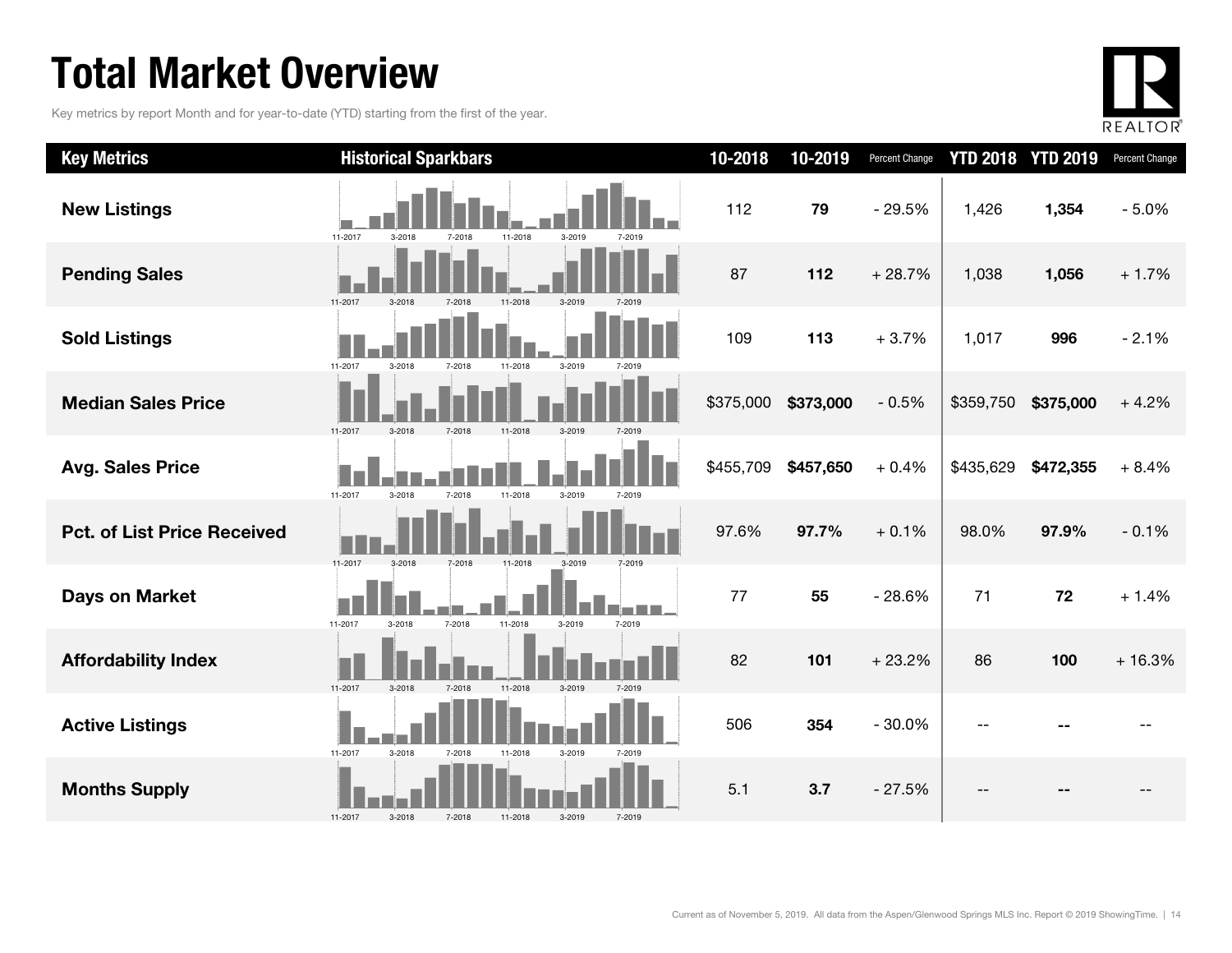Actual sales that have closed in a given month.



| By Price Range – All Properties – Rolling 12 Months<br>∎10-2018<br>■10-2019 |                             |         |                              |                              |                          |                             |                              |            |                                |                                | <b>By Property Type</b> |                         |            | ■10-2019<br>■10-2018     |         |                             |                     |                           |                   |
|-----------------------------------------------------------------------------|-----------------------------|---------|------------------------------|------------------------------|--------------------------|-----------------------------|------------------------------|------------|--------------------------------|--------------------------------|-------------------------|-------------------------|------------|--------------------------|---------|-----------------------------|---------------------|---------------------------|-------------------|
| 423<br>375                                                                  | 533                         | 540     | 198<br>178                   | 31                           | 43                       | 13                          | 2                            | 5          | 3                              | 0                              | $\Omega$<br>0           | 0                       |            | 889                      | 797     | 306                         | 360                 | 1,195                     | 1,157             |
| $-11.3%$<br>$<$ \$300K                                                      | $+1.3%$<br>\$300K to \$599K |         | $-10.1%$<br>\$600K to \$999K | $+38.7%$<br>\$1.0M to \$1.4M |                          | + 85.7%<br>\$1.5M to \$1.9M | + 150.0%<br>\$2,0M to \$2,5M |            | $+200.0\%$<br>\$2.5M to \$4.9M | --<br>\$5.0M to \$9.9M         |                         | $\sim$ $-$<br>$$10.0M+$ |            | $-10.3%$<br>Singe Family |         | $+17.6%$<br>Townhouse-Condo |                     | $-3.2%$<br>All Properties |                   |
|                                                                             |                             |         |                              |                              | <b>Rolling 12 Months</b> |                             |                              |            |                                | <b>Compared to Prior Month</b> |                         |                         |            |                          |         |                             | <b>Year to Date</b> |                           |                   |
| Single Family                                                               |                             |         |                              | Condo                        |                          |                             | Condo<br>Single Family       |            |                                |                                | Single Family           |                         |            | Condo                    |         |                             |                     |                           |                   |
| <b>By Price Range</b>                                                       |                             | 10-2018 | 10-2019                      | Change                       | 10-2018                  | 10-2019                     | Change                       | $9 - 2019$ | 10-2019                        | Change                         | 9-2019                  | 10-2019                 | Change     | 10-2018                  | 10-2019 | Change                      | 10-2018             | 10-2019                   | Change            |
| \$299,999 and Below                                                         |                             | 250     | 196                          | $-21.6%$                     | 173                      | 179                         | $+3.5%$                      | 14         | 21                             | $+50.0%$                       | 20                      | 14                      | $-30.0%$   | 220                      | 162     | $-26.4%$                    | 148                 | 147                       | $-0.7%$           |
| \$300,000 to \$599,999                                                      |                             | 424     | 387                          | - 8.7%                       | 109                      | 153                         | $+40.4%$                     | 34         | 41                             | $+20.6%$                       | 15                      | 15                      | $0.0\%$    | 363                      | 334     | $-8.0\%$                    | 89                  | 140                       | $+57.3%$          |
| \$600,000 to \$999,999                                                      |                             | 175     | 156                          | $-10.9%$                     | 23                       | 22                          | $-4.3%$                      |            | 13                             | $-23.5%$                       | $\Omega$                | $\overline{2}$          | $- -$      | 145                      | 137     | $-5.5%$                     | 16                  | 18                        | $+12.5%$          |
| \$1,000,000 to \$1,499,999                                                  |                             | 30      | 37                           | $+23.3%$                     |                          | 6                           | - 500.0%                     |            |                                | $+133.3%$                      |                         |                         | $-100.0\%$ | 27                       | 34      | $+25.9%$                    |                     |                           | $+500.0%$         |
| \$1,500,00 to \$1,999,999                                                   |                             |         | 13                           | $+85.7%$                     | <sup>0</sup>             |                             | $\overline{\phantom{m}}$     |            |                                | $-100.0%$                      | $\Omega$                |                         | $- -$      |                          |         | $+120.0%$                   | $\Omega$            |                           | $\qquad \qquad -$ |
| \$2,000,000 to \$2,499,999                                                  |                             |         |                              | $+150.0%$                    |                          |                             | $- -$                        |            |                                | $-100.0%$                      |                         |                         | $- -$      |                          |         | $+100.0%$                   |                     |                           | $- -$             |

\$2,500,000 to \$4,999,999 1 3 + 200.0% 0 0 -- 1 0 - 100.0% 0 0 -- 1 3 + 200.0% 0 0 -- \$5,000,000 to \$9,999,999 **discript of the CONT OF CONTACT OF CONTACT OF CONTACT OF CONTACT OF CONTACT OF CONTACT OF CONTACT OF CONTACT OF CONTACT OF CONTACT OF CONTACT OF CONTACT OF CONTACT OF CONTACT OF CONTACT OF CONTACT** \$10,000,000 and Above 0 0 -- 0 0 -- 0 0 -- 0 0 -- 0 0 -- 0 0 -- All Price Ranges 889 797 - 10.3% 306 360 + 17.6% 71 82 + 15.5% 36 31 - 13.9% 763 685 - 10.2% 254 311 + 22.4%

### Inventory of Active Listings

A measure of the number of homes available for sale at a given time.



|                            | Year over Year |         |           |         |         |                          |               |         | <b>Compared to Prior Month</b> |        |         | Year to Date             |                                  |                                       |  |
|----------------------------|----------------|---------|-----------|---------|---------|--------------------------|---------------|---------|--------------------------------|--------|---------|--------------------------|----------------------------------|---------------------------------------|--|
|                            | Single Family  |         |           | Condo   |         |                          | Single Family |         |                                | Condo  |         |                          | Single Family                    | Condo                                 |  |
| <b>By Price Range</b>      | 10-2018        | 10-2019 | Change    | 10-2018 | 10-2019 | Change                   | 9-2019        | 10-2019 | Change                         | 9-2019 | 10-2019 | Change                   |                                  |                                       |  |
| \$299,999 and Below        | 41             | 19      | - 53.7%   | 41      | 42      | $+2.4%$                  | 23            | 19      | $-17.4%$                       | 47     | 42      | $-10.6%$                 |                                  | There are no year-to-date figures for |  |
| \$300,000 to \$599.999     | 140            | 81      | $-42.1%$  | 40      | 21      | - 47.5%                  | 113           | 81      | $-28.3%$                       | 31     | 21      | $-32.3%$                 | inventory because it is simply a |                                       |  |
| \$600,000 to \$999,999     | 110            | 80      | - 27.3%   | 14      | 11      | $-21.4%$                 | 107           | 80      | $-25.2%$                       | 13     | 11      | $-15.4%$                 |                                  | snapshot frozen in time at the end of |  |
| \$1,000,000 to \$1,499,999 | 43             | 37      | $-14.0\%$ |         | 8       | $+14.3%$                 | 41            | 37      | - 9.8%                         | 8      |         | $0.0\%$                  |                                  | each month. It does not add up over a |  |
| \$1,500,00 to \$1,999,999  | 36             | 33      | $-8.3%$   |         |         | $-100.0\%$               | 40            | 33      | $-17.5%$                       |        |         | $- -$                    |                                  | period of months.                     |  |
| \$2,000,000 to \$2,499,999 | 12             |         | - 66.7%   | 0       | 0       | $\overline{\phantom{a}}$ |               | 4       | $-20.0\%$                      |        |         | $- -$                    |                                  |                                       |  |
| \$2,500,000 to \$4,999,999 | 17             | 14      | - 17.6%   | 0       |         | $\overline{\phantom{a}}$ | 16            | 14      | $-12.5%$                       |        |         | $\overline{\phantom{a}}$ |                                  |                                       |  |
| \$5,000,000 to \$9,999,999 |                |         | $0.0\%$   |         |         | $- -$                    |               |         | $0.0\%$                        |        |         | $- -$                    |                                  |                                       |  |
| \$10,000,000 and Above     |                |         | $- -$     |         |         | $\overline{\phantom{a}}$ |               |         | $- -$                          |        |         | $- -$                    |                                  |                                       |  |
| <b>All Price Ranges</b>    | 403            | 272     | $-32.5%$  | 103     | 82      | $-20.4%$                 | 349           | 272     | $-22.1%$                       | 99     | 82      | $-17.2%$                 |                                  |                                       |  |